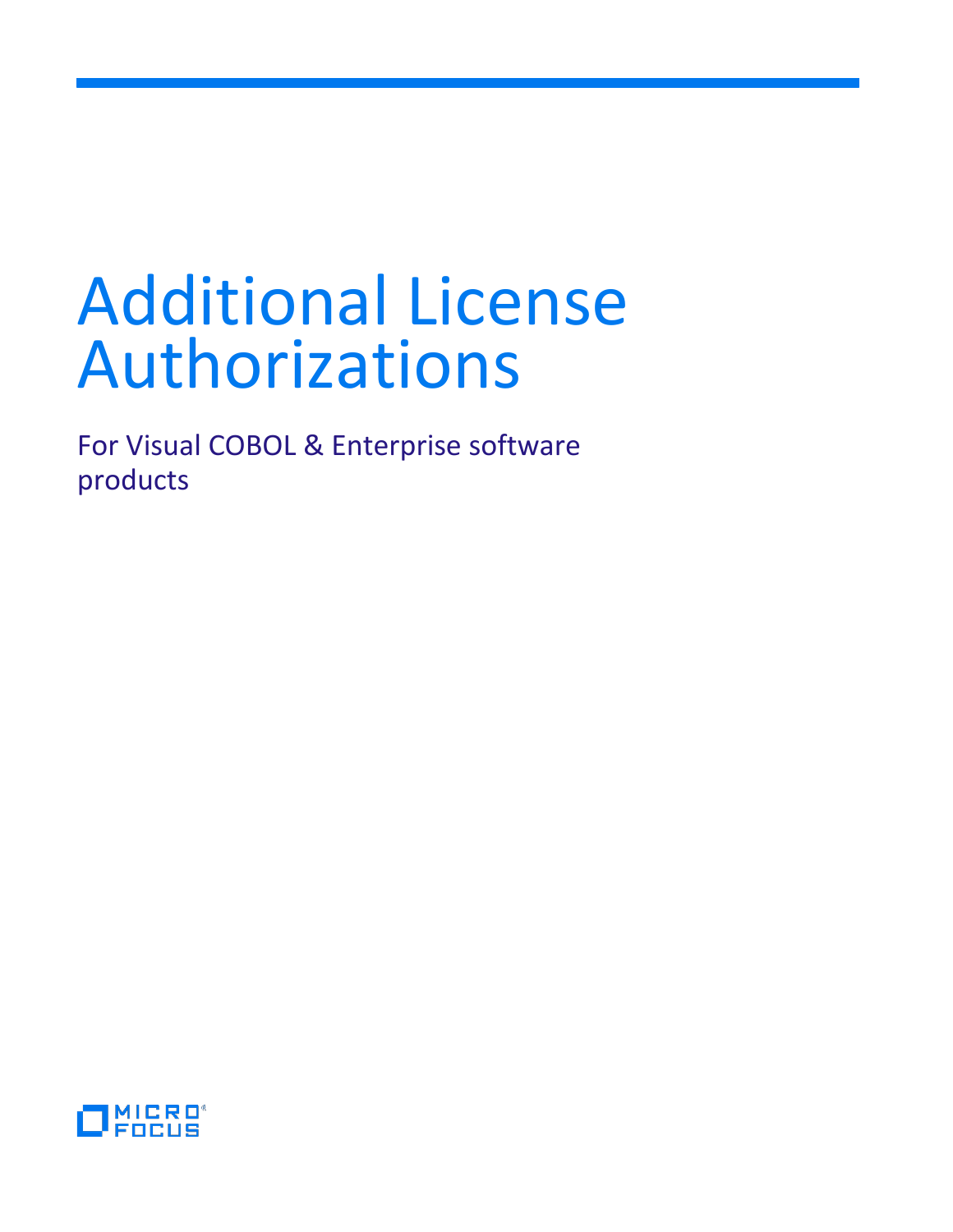This Additional License Authorizations document ("ALA") set forth the applicable License Options and additional specific software license terms that govern the authorized use of the software products specified below, and are part of the applicable agreement (i.e., Micro Focus End User License Agreement; and/or any separate agreement that grants Licensee a license to such products (e.g., Customer Portfolio Terms or other Master Agreement); and/or Quotation) (the "Applicable Agreement"). Capitalized terms used but not defined herein shall have the meanings set forth in the Applicable Agreement.

# **Products and suites covered**

| <b>Products</b>                                        | E-LTU or<br>E-Media<br>available * | Non-production<br>software class ** | <b>Term License</b><br>Non-production<br>software class (if<br>available) |
|--------------------------------------------------------|------------------------------------|-------------------------------------|---------------------------------------------------------------------------|
| <b>Business Rule Manager</b>                           | Yes                                | Class <sub>2</sub>                  | Class <sub>2</sub>                                                        |
| <b>COBOL Analyzer</b>                                  | Yes                                | Class 2                             | Class <sub>2</sub>                                                        |
| <b>COBOL Server</b>                                    | Yes                                | Class 2                             | Class <sub>2</sub>                                                        |
| <b>COBOL Server for Stored Procedures</b>              | Yes                                | Class <sub>2</sub>                  | Class <sub>2</sub>                                                        |
| COBOL 2010 Runtime                                     | Yes                                | Class <sub>2</sub>                  | Class <sub>2</sub>                                                        |
| <b>COBOL 2010 Runtime Test Server</b>                  | Yes                                | Class <sub>2</sub>                  | Class <sub>2</sub>                                                        |
| Database Connectors (all variants)                     | Yes                                | Class 2                             | Class <sub>2</sub>                                                        |
| Enterprise Analyzer (all variants)                     | Yes                                | Class <sub>2</sub>                  | Class <sub>2</sub>                                                        |
| Enterprise Analyzer Server (all variants)              | Yes                                | Class <sub>2</sub>                  | Class <sub>2</sub>                                                        |
| Enterprise Developer (all variants)                    | Yes                                | Class 2                             | Class <sub>2</sub>                                                        |
| Enterprise Server (all variants)                       | Yes                                | Class <sub>2</sub>                  | Class <sub>2</sub>                                                        |
| Enterprise Server for Stored Procedures (all variants) | Yes                                | Class <sub>2</sub>                  | Class <sub>2</sub>                                                        |
| <b>Enterprise Test Server</b>                          | Yes                                | Class <sub>2</sub>                  | Class 2                                                                   |
| <b>Enterprise Test Server Premium</b>                  | Yes                                | Class 2                             | Class <sub>2</sub>                                                        |
| <b>Enterprise View</b>                                 | Yes                                | Class <sub>2</sub>                  | Class <sub>2</sub>                                                        |
| Relativity Designer Suite for MF COBOL                 | Yes                                | Class <sub>2</sub>                  | Class <sub>2</sub>                                                        |
| Relativity for Windows Workstations for MF COBOL       | Yes                                | Class 2                             | Class <sub>2</sub>                                                        |
| Relativity Server for MF COBOL                         | Yes                                | Class <sub>2</sub>                  | Class <sub>2</sub>                                                        |
| Visual COBOL (all variants)                            | Yes                                | Class <sub>2</sub>                  | Class <sub>2</sub>                                                        |

| <b>Suites</b>                                    | E-LTU or<br>E-Media<br>available * | Non-production<br>software class ** | <b>Term License</b><br><b>Non-production</b><br>software class (if<br>available) |
|--------------------------------------------------|------------------------------------|-------------------------------------|----------------------------------------------------------------------------------|
| Visual COBOL for Eclipse Distributed Edition     | Yes                                | Class 2                             | Class 2                                                                          |
| Visual COBOL for ISVs                            | Yes                                | Class 2                             | Class 2                                                                          |
| Visual COBOL Studio Distributed Edition for ISVs | Yes                                | Class <sub>2</sub>                  | Class 2                                                                          |

\* Any product sold as E-LTU or E-Media shall be delivered electronically regardless of any contrary designation in a purchase order. \*\* Additional licenses solely for non-production use may be available as specified in the Non-Production Licensing Guide found at **[software.microfocus.com/legal/software-licensing](http://software.microfocus.com/legal/software-licensing)** depending on the non-production software class specified above. Any such nonproduction licenses will be subject to the Non-Production Licensing Guide and the applicable License Option terms and conditions set forth in this ALA.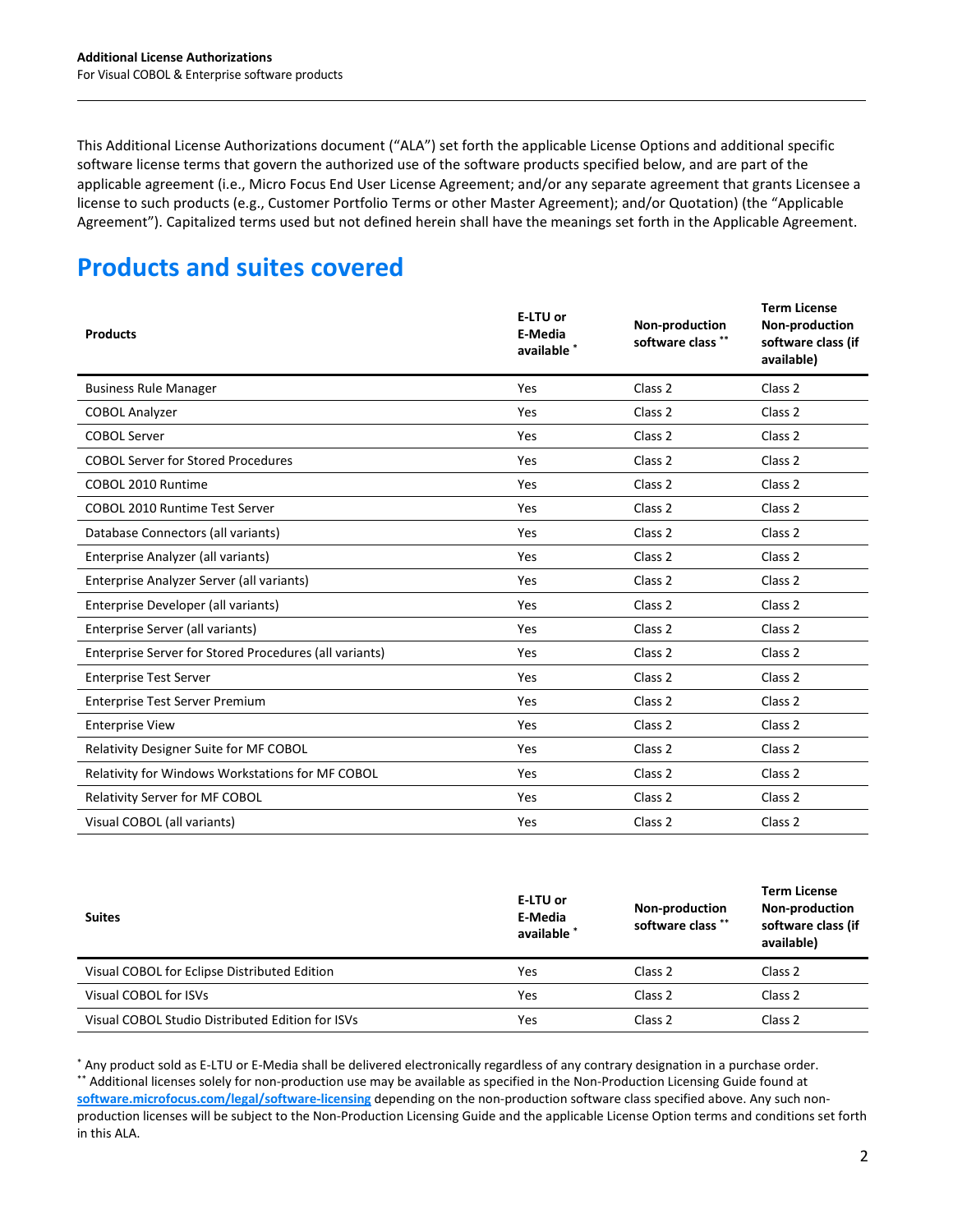# **Definitions**

 $\overline{\phantom{a}}$ 

| Term                              | <b>Definition</b>                                                                                                                                                                                                                                                                                                                                                                                                                                                                                                                                                                                                                                                                                                                                                                                                                                                                                                                                                                         |
|-----------------------------------|-------------------------------------------------------------------------------------------------------------------------------------------------------------------------------------------------------------------------------------------------------------------------------------------------------------------------------------------------------------------------------------------------------------------------------------------------------------------------------------------------------------------------------------------------------------------------------------------------------------------------------------------------------------------------------------------------------------------------------------------------------------------------------------------------------------------------------------------------------------------------------------------------------------------------------------------------------------------------------------------|
| <b>Authorized User</b>            | Means a single user that has been authorized by Licensee to use the Licensed Software or any device or<br>other software program that may access the Licensed Software, either directly or indirectly through any<br>other software program, regardless of how such access occurs or if such individual uses any hardware or<br>software that reduces the apparent number of users who are using the Licensed Software, such as by<br>using a terminal service.                                                                                                                                                                                                                                                                                                                                                                                                                                                                                                                           |
| <b>Batch Processing</b>           | Means the execution of one or more tasks, transactions or programs by a computer system without the<br>continuous interaction of the end user with the Licensed Software for the entire period during which<br>each such task, transaction or program is being executed by the system. Batch processing includes<br>situations where a queue of jobs is processed as resources become available and is in contrast to<br>transaction or interactive processing.                                                                                                                                                                                                                                                                                                                                                                                                                                                                                                                           |
| <b>Concurrent Users</b>           | Means individuals who, at the same point in time, have accessed or used the Licensed Software via any<br>device or other software program, directly or indirectly, regardless of how such access occurs or whether<br>such user uses any hardware or software that reduces the apparent number of users who are using the<br>Licensed Software, such as by using a terminal service.                                                                                                                                                                                                                                                                                                                                                                                                                                                                                                                                                                                                      |
| Container                         | Means an isolated user-space instance created using operating-system-level virtualization, also known as<br>containerization. A program running inside a Container whether standalone or using an orchestration<br>technology, can only see the resources and devices assigned to the Container. Examples of such<br>container technologies include Docker and podman and examples of orchestrators include Kubernetes<br>and Open Shift.                                                                                                                                                                                                                                                                                                                                                                                                                                                                                                                                                 |
| Core                              | Means a physical (not virtual) subunit within a CPU on a single chip that handles the main computational<br>activities of a computer. A CPU may have one or more Cores and therefore be a "Multicore CPU" if it has<br>more than one Core.                                                                                                                                                                                                                                                                                                                                                                                                                                                                                                                                                                                                                                                                                                                                                |
| CPU or Central Processing<br>Unit | Means a data processing unit, normally identified with a single microchip mounted on a single circuit<br>board and can comprise several Cores.                                                                                                                                                                                                                                                                                                                                                                                                                                                                                                                                                                                                                                                                                                                                                                                                                                            |
| E-LTU and E-Media                 | Means products which are electronically delivered only, and as such any reference to FOB Destination or<br>delivery methods that are stated on your purchase order other than electronic shall be null and void with<br>respect to these E-LTU or E-Media products.                                                                                                                                                                                                                                                                                                                                                                                                                                                                                                                                                                                                                                                                                                                       |
| <b>Hard Partitioning</b>          | Means using hard physical partitioning to physically segment a single larger server or machine into<br>separate and distinct smaller systems where each separate system acts as a physically independent, self-<br>contained server or machine with its own CPUs, operating system, separate boot area, memory,<br>input/output subsystem and network resources (each known as a "Hard Partition"). Examples of Hard<br>Partitioning methods include: Dynamic System Domains (DSD) -- enabled by Dynamic Reconfiguration<br>(DR), Solaris Zones (also known as Solaris Containers, capped Zones/Containers only), IBM LPAR (adds<br>DLPAR with AIX 5.2), IBM Micro-Partitions (capped partitions only), vPar, nPar, Integrity Virtual Machine<br>(capped partitions only), Secure Resource Partitions (capped partitions only), and Fujitsu's PPAR. All<br>approved hard partitioning technologies must have a capped or a maximum number of Cores/processors<br>for the given partition. |
| Named User                        | Means a single user that has been authorized by Licensee to use the Licensed Software.                                                                                                                                                                                                                                                                                                                                                                                                                                                                                                                                                                                                                                                                                                                                                                                                                                                                                                    |
| Platform                          | Means a hardware chipset (e.g., PA-RISC, Itanium, x86, or SPARC) and operating system (e.g., Windows,<br>Linux, Solaris, AIX, or HP-UX) combination. Each unique Linux distribution is considered a different<br>operating system from other Linux distributions and a different Platform even with the same hardware<br>chipset.                                                                                                                                                                                                                                                                                                                                                                                                                                                                                                                                                                                                                                                         |
| Soft Partitioning                 | Means using an operating system resource manager to segment and limit the number of Cores, CPUs, or<br>other processing devices utilized by the Licensed Software by creating areas where processor resources<br>are allocated and limited within the same operating system (each such area known as a "Soft Partition").<br>Examples of such Soft Partitioning include: Solaris 9 Resource Containers, AIX Workload Manager, HP<br>Process Resource Manager, Affinity Management, Oracle VM, and VMware.                                                                                                                                                                                                                                                                                                                                                                                                                                                                                 |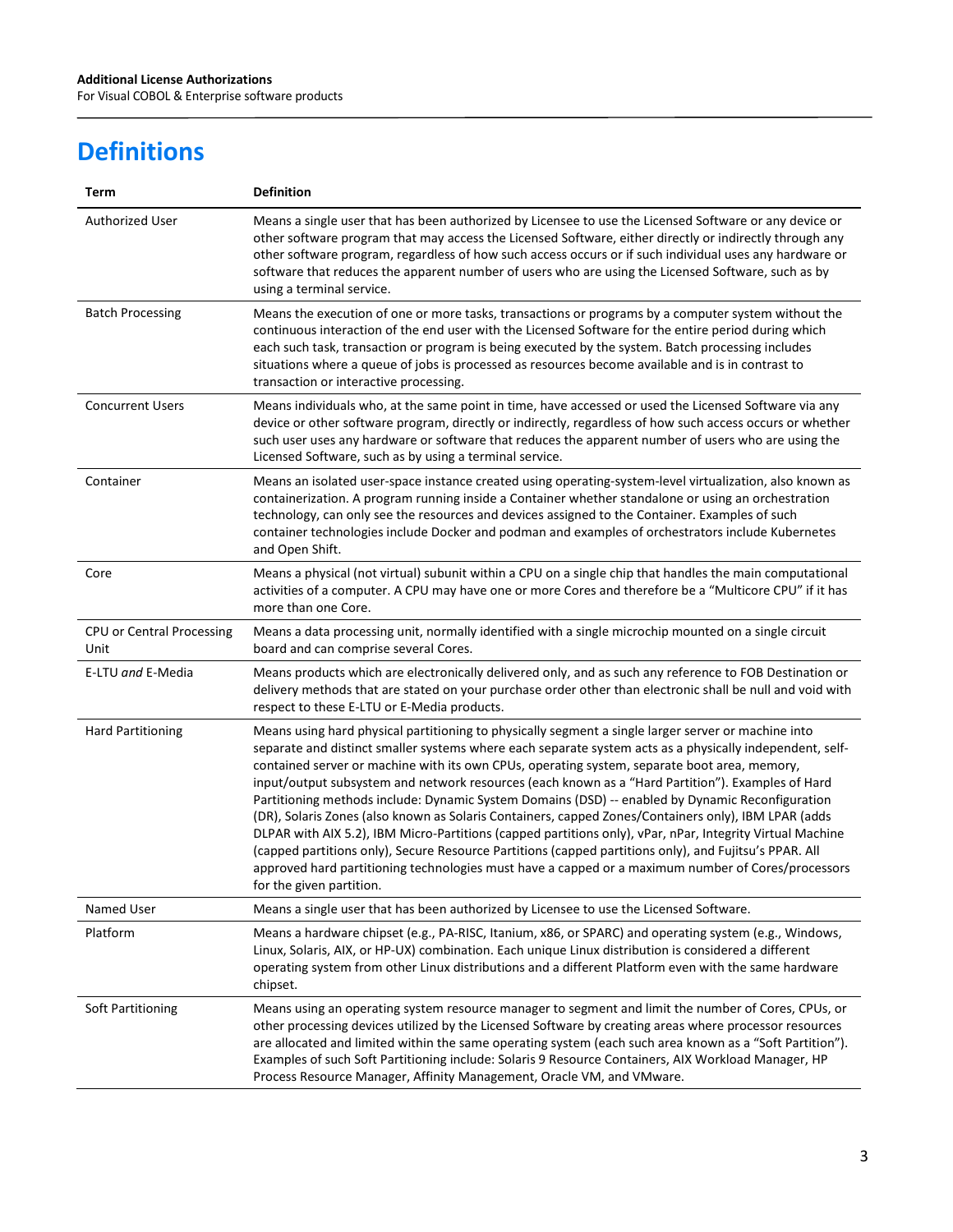#### **Additional License Authorizations**

For Visual COBOL & Enterprise software products

| Term            | <b>Definition</b>                                                                                                                                                                                                                                            |
|-----------------|--------------------------------------------------------------------------------------------------------------------------------------------------------------------------------------------------------------------------------------------------------------|
| Virtual Machine | Means a software implementation that can run its own operating system and execute programs like a<br>physical machine where the software running inside the virtual machine is limited to the resources and<br>abstractions provided by the virtual machine. |

## **License Options**

The following License Options are the types of licenses available for a given software product as further specified in this ALA. The applicable License Option for a license shall be as set forth in the Applicable Agreement or Product Order. Those products with only one License Option available shall be governed by such License Option whether or not stated in the Applicable Agreement or Product Order unless otherwise agreed in writing between Licensee and Licensor.

## **Named User License**

Licensed Software provided under this License Option gives Licensee the right to install the Licensed Software on a single physical or Virtual Machine or server, or one or more Containers on such single physical or Virtual Machine or server, for use solely by the number of Named Users expressly authorized by Licensor in the Product Order for such license for whom Licensee has paid the applicable license fee. Each such Named User has the right to unlimited access to the Licensed Software on such single machine or server. A Named User License is required for each Named User that uses an installation of the Licensed Software. For example, if Named User A and Named User B both use the same two separate installations of the Licensed Software, a total of four Named User Licenses would be required for such use. Licensor reserves the right at any time to require Licensee to provide a list of the Named Users. Licensee may change a Named User provided that the change is made either (i) permanently, or (ii) temporarily to accommodate the use of the Licensed Software by a temporary worker while the Named User is absent, but in each case no more than once every 30 days. Licensee may not use the Licensed Software for user acceptance testing, system/load testing, production or deployment. For purposes of this ALA, a Named User License is considered to be a Development License.

## **Concurrent User License**

Licensed Software provided under this License Option gives Licensee the right to install the Licensed Software on multiple physical or Virtual Machine host machines or servers, or one or more Containers on such physical or Virtual Machine host machines or servers, for use solely by the maximum number of Concurrent Users expressly authorized by Licensor in the Product Order for such license for whom Licensee has paid the applicable license fee. Licensee may not use the Licensed Software for user acceptance testing, system/load testing, production or deployment. For purposes of this ALA, a Concurrent User License is considered to be a Development License.

## **User License (Authorized Users)**

Licensed Software provided under this License Option gives Licensee the right to install the Licensed Software on an unlimited number of physical or Virtual Machine servers or Containers for use by up to the total number of Authorized Users expressly authorized by Licensor in the Product Order for such license for whom Licensee has paid the applicable license fee. The Licensed Software may not be used or accessed by (i) individuals who are not Authorized Users; or (ii) any other software or hardware device that does not require an individual to use or access it, including, without limitation, Batch Processing. Licensor reserves the right at any time to require Licensee to provide a list of the Authorized Users. Licensee may change an Authorized User provided that the change is made either (i) permanently, or (ii) temporarily to accommodate the use of the Licensed Software by a temporary worker while the Authorized User is absent, but in no event more than once every 30 days. This License Option may be further subject to the Additional License Options set forth below in this ALA. For purposes of this ALA, a User License (Authorized Users) is considered to be a Deployment License.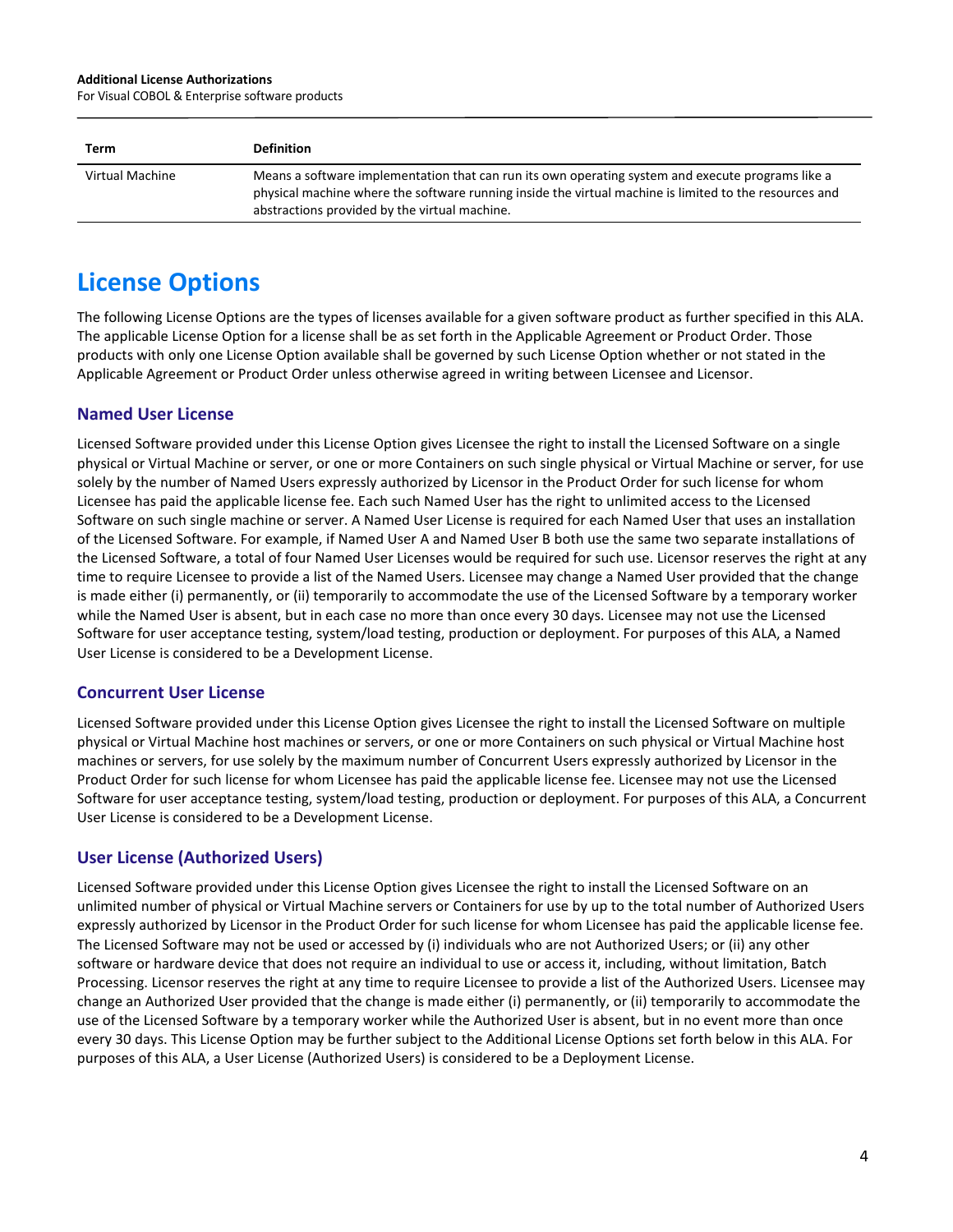## **Server License (Concurrent Users)**

Licensed Software provided under this License Option gives Licensee the right to install the Licensed Software on a single physical machine or server or Virtual Machine, or one or more Containers on such physical single machine or server or Virtual Machine, for use by the maximum number of Concurrent Users expressly authorized by Licensor in the Product Order for such license for whom Licensee has paid the applicable license fee. **The Licensed Software may not be used or accessed by any other software or hardware device that does not require an individual to use or access it including, without limitation, Batch Processing**. A Server License (Concurrent Users) cannot be split into multiple licenses of lesser quantity (e.g., a license for 10 Concurrent Users cannot be split into two licenses of five Concurrent Users each) without Licensor's prior written consent and possible provision of different license keys. This License Option may be further subject to the Additional License Options set forth below in this ALA. For purposes of this ALA, a Server License (Concurrent Users) is considered to be a Deployment License.

## **Server License (per core) or Server License (per IFL)**

Licensed Software provided under this License Option gives Licensee the right to install the Licensed Software on a single physical machine or server ("Host Server"), or one or more Containers on the Host Server (provided such Containers are not running in a Soft Partition or Virtual Machine unless Licensee has purchased the Virtualization License Extension or otherwise been granted such rights separately from Micro Focus), and have the Licensed Software executed by up to the total number of (i) Cores in the case of a Server License (per core), or (ii) Integrated Facility for Linux processors ("IFLs") in the case of a Server License (per IFL), specified for the license in the applicable Product Order ("License Specification"). If the number of Cores is not specified for a CPU in the event a CPU is specified in the License Specification, such CPU shall be considered to be single-Core. A license covering all physical Cores or IFLs, as applicable, that are contained in and/or can be accessed by the Host Server ("Total Processors") is required with all applicable license fees paid, even if one or more of such Cores or IFLs are not accessing or running the Licensed Software for any reason, including, for example, installation of the Licensed Software in a Container that has fewer than the Total Processors allocated to it. For example, if 32 Cores are the Total Processors on the Host Server, but only 16 Cores are utilized to execute the Licensed Software, a 32-Core license is required notwithstanding the fact that 16 of the 32 Cores may not actually be accessing the Licensed Software. Each Core on a multi-core CPU requires a license covering each such Core. For example a Host Server with Total Processors consisting of a single quad-core CPU will require a 4-Core license.

Licensed Software provided under this License Option is for use by an unlimited number of Licensee's internal users, other software devices and hardware devices. **Server License (per core) and Server License (per IFL) are the only license types authorized for any Batch Processing.** Licensor reserves the right at any time to require Licensee to provide a specification of the Host Server. Licensee is required to purchase a license for the Total Processors on each Host Server that accesses or uses the Licensed Software either directly or indirectly through any other software program, regardless of how such access occurs, or if the Host Server, CPU or operator uses any hardware or software that reduces the apparent number of Cores, IFLs, or other processing devices that are using the Licensed Software, such as by using a terminal service. This License Option may be further subject to the Additional License Options set forth below in this ALA. For purposes of this ALA, a Server License (per core) and Server License (per IFL) are considered to be Deployment Licenses.

## **Additional License Options**

The following additional License Options may also apply to one of the License Options above if set forth in the applicable Product Order notwithstanding anything else to the contrary in this ALA:

#### **Test License**

Licensed Software provided under this License Option gives Licensee a limited license to use the Licensed Software solely for Licensee's internal testing purposes on a single computer subject to this section and the restrictions applicable to the type of license specified in the applicable Product Order (e.g., Server License (per core)) as set forth elsewhere in this ALA. In the event of a conflict, the terms and conditions in this section shall prevail. At no time may Licensee use the Licensed Software for development, commercial, or production purposes, nor may Licensee reproduce or distribute the Licensed Software or any software application programs created with it. Licensee's results of benchmark or other performance tests run on or using the Licensed Software may not be disclosed to any third party without Licensor's prior written consent.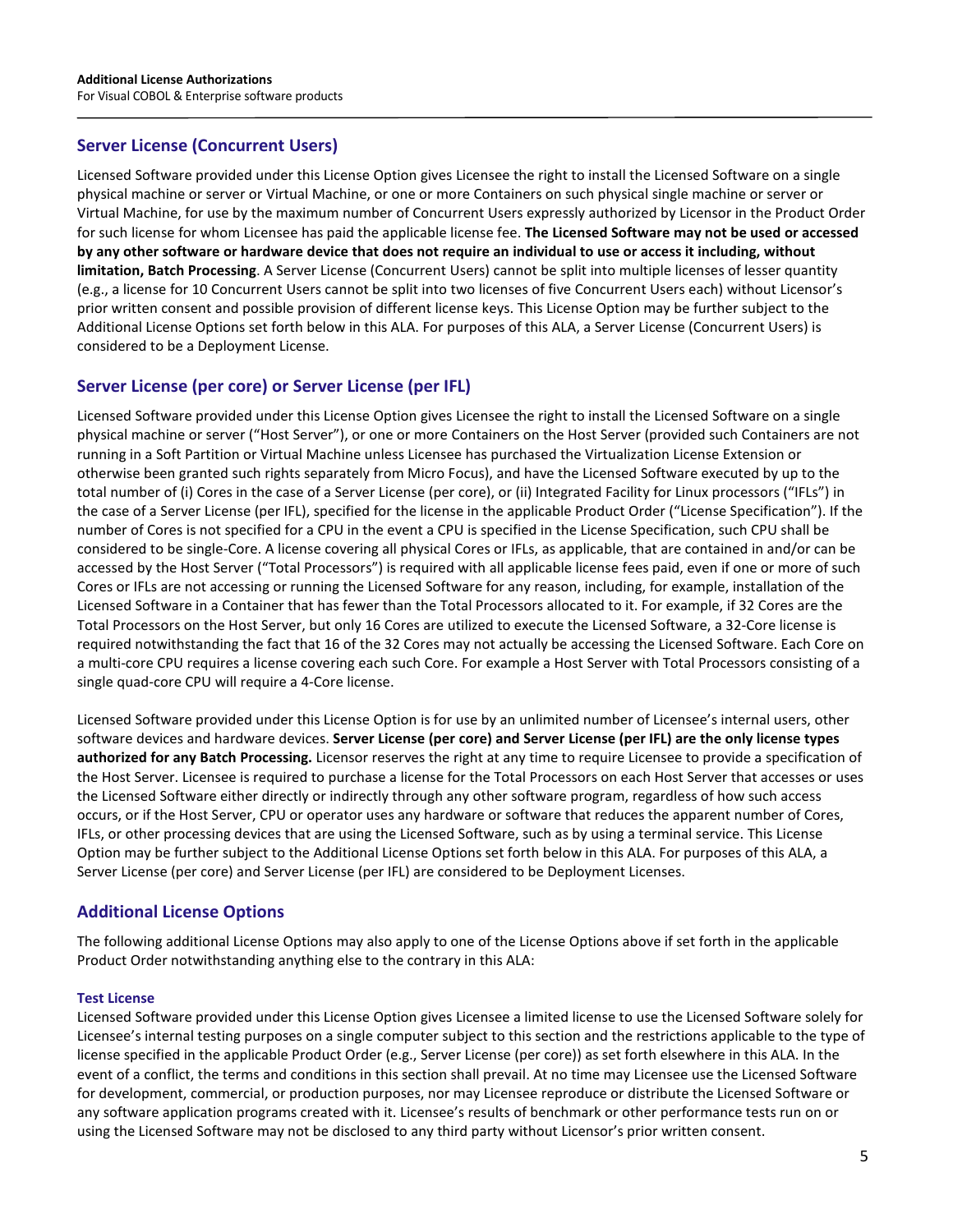#### **Disaster Recovery License**

Licensed Software provided under this License Option gives Licensee a limited license to use the Licensed Software solely on a Disaster Recovery System subject to this section and the restrictions applicable to the type of license specified in the applicable Product Order (e.g., Server License (per core)) as set forth elsewhere in this ALA. In the event of a conflict, the terms and conditions in this section shall prevail. A Disaster Recovery System is a single machine on which the Licensed Software is installed but is not instantiated, running, or otherwise in use except: (i) if a disaster arises and the single machine for which the Disaster Recovery System is configured to recover or replace (known as the "Primary Machine" in this clause) is unavailable, (ii) for the purposes of periodic disaster recovery testing, and/or (iii) for periodic system diagnostics or maintenance of the Disaster Recovery System itself. A Disaster Recovery License cannot be used: (a) concurrently with any other license for the Licensed Software or in any production, test, or development environments except while the Primary Machine is being recovered or replaced in a disaster recovery situation, or (b) for load-balancing, failover, testing (other than disaster recovery testing), clustering, or training purposes. Additional copies for use in production, test, and/or development environments, or for load-balancing, failover, clustering, or training purposes, must be purchased separately. The license quantity and metric of any Disaster Recovery License installed may not be less than the license quantity and metric of the standard license for the Licensed Software on the Primary Machine.

#### **Failover License**

Licensed Software provided under this License Option gives Licensee a limited license to use the Licensed Software solely on a Failover System subject to this section and the restrictions applicable to the type of license specified in the applicable Product Order (e.g., Server License (per core)) as set forth elsewhere in this ALA. A Failover System is a single machine on which the Licensed Software is installed and running, but only used to prepare for the recovery or replacement of the single machine for which the Failover System is configured to recover or replace (known as the "Primary Machine" in this clause), up to and including real-time data backups, mirroring, or any other activity to allow a synchronized switch-over from the Primary Machine. Licensee may not use the Failover License for any other purpose such as production, testing (other than failover testing), development, or training except during a disaster where the Primary Machine is unavailable. Licensee may not use the Licensed Software for load-balancing or clustering; a separate license for each of those use cases is required to be purchased by Licensee. The license quantity and metric of any Failover License installed may not be less than the license quantity and metric of the standard license for the Licensed Software on the Primary Machine.

#### **Batch License**

Where any Licensed Software is designated as a Batch License or "Batch-Only" in the applicable Product Order using such description or similar terminology, such Licensed Software may only be used to perform batch processing on a single computer subject to the restrictions applicable to the type of license specified in the applicable Product Order (e.g., Server License (per core)) as set forth elsewhere in this ALA. In the event of a conflict, the terms and conditions in this section shall prevail.

#### **Virtualization License Extension**

For a license for which a Virtualization License Extension has been purchased, the restrictions applicable to the type of license specified in the applicable Product Order (e.g., Server License (per core)) as set forth elsewhere in this ALA for such license shall apply subject to the terms in this clause. For as long as such license is current on support and maintenance with Licensor, such license can be installed, used, or accessed on, in, or from a Virtual Machine. Such license may not be installed or used in a public cloud service. With respect to licenses based on processing devices such as Cores, the Licensed Software may be installed and used on any number of instances provided that the collective amount of licensed processing devices accessible by those instances does not exceed the applicable license quantity. For example, for Core-based licenses, the license can be used on any number of instances provided that the collective amount of Cores or vCPUs accessible by those instances does not exceed the applicable license quantity. An instance may be within a single Virtual Machine or Container that is not necessarily tied to just one physical machine. Licensee may make one (1) failover or disaster recovery copy of the Virtual Machine or Container in which the Licensed Software is installed and instantiate such Virtual Machine or Container in the event and for as long as the primary installation is unavailable.

#### **Third Party Usage License Extension**

For a license for which a Third Party Usage License Extension has been purchased, such license can be used by third party contractors of Licensee, notwithstanding any restriction to the contrary in the Applicable Agreement, provided that (1) each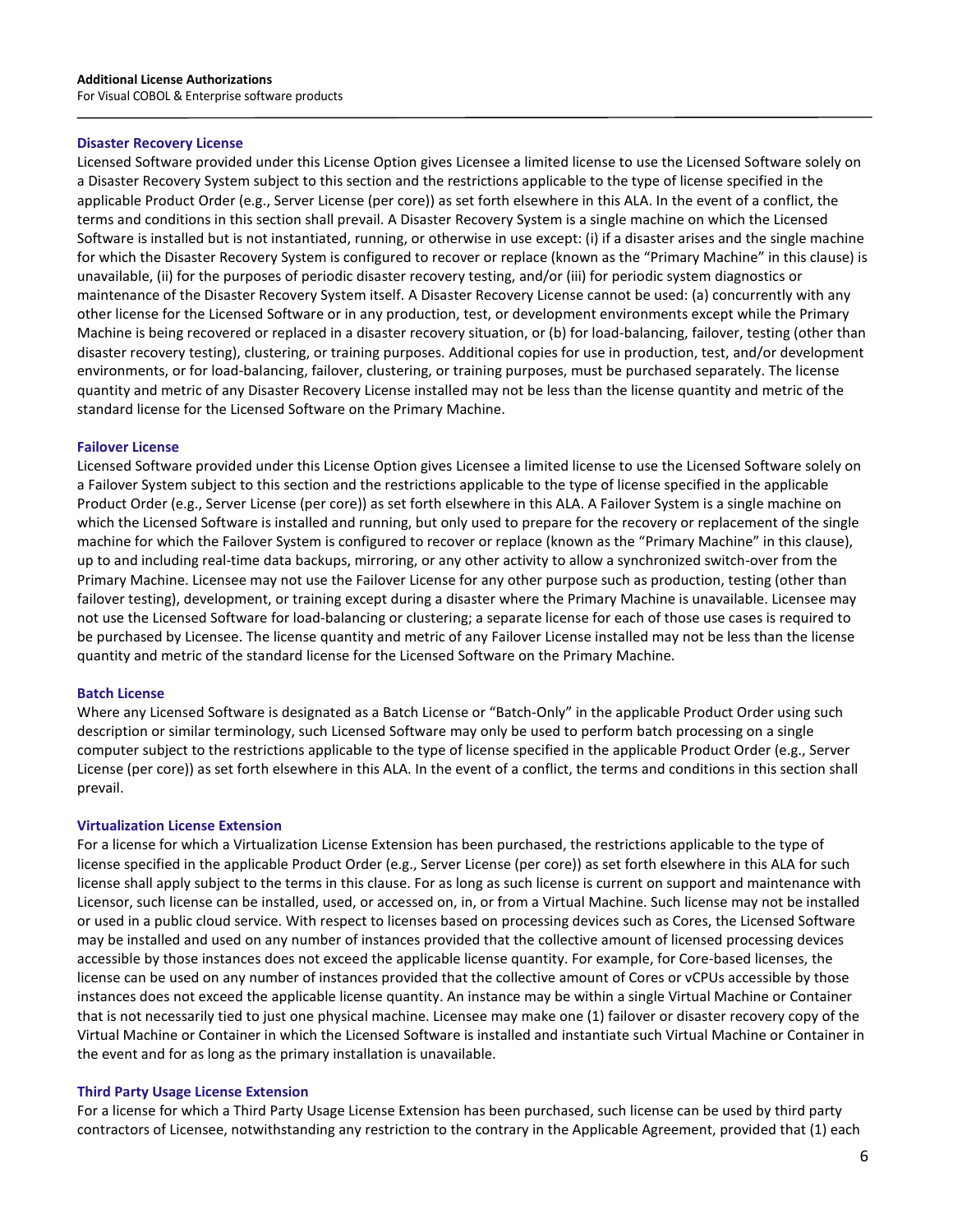such third party is under a written obligation of confidentiality and restrictions of use which provide for protections and limitations of use of the license no less restrictive than the Applicable Agreement, (2) the license will only be used on behalf of Licensee, (3) such use is subject to the terms and conditions of the Applicable Agreement, and (4) Licensee remains liable for any breach by any such third party of the terms of the Applicable Agreement.

#### **Off Continent License Extension**

For a license for which an Off Continent License Extension has been purchased, such license can be used worldwide, except where prohibited by applicable law, notwithstanding any restriction to the contrary in the Applicable Agreement.

# **Software Specific Terms**

## **Business Rule Manager**

The following License Options apply: Named User License, Concurrent User License.

## **COBOL Server, COBOL 2010 Runtime**

The following License Options apply: User License (Authorized Users), Server License (Concurrent Users), Server License (per core), Server License (per IFL).

With any valid and properly granted license to this Licensed Software, Licensee may reproduce and distribute internally, in whole or in part, subject to the applicable License Option as set forth in this ALA and the applicable Product Order, any software application program created by Licensee using Visual COBOL (if separately licensed to Licensee by Licensor) ("Licensee Application Software"). In such event Licensee shall (a) include Licensor's copyright notice for the Licensed Software on any product label and as a part of any sign-on message for such Licensee Application Software product; and (b) indemnify, hold harmless and defend Licensor and its third-party suppliers from and against any claims or lawsuits, including attorneys' fees, legal fees and court costs that arise out of, or result from, the use or distribution of such Licensee Application Software.

Licensee can only reproduce and distribute Licensee Application Software to third parties after entering into a separate distribution agreement with Licensor. Usage and distribution of the Licensee Application Software arises both by the explicit distribution of any Licensee Application Software and by the implicit distribution and usage of any of the Licensee Application Software's functionality when linked into another software application program. Access and/or use of data, results and/or output obtained and/or generated, either directly or indirectly, and in any format whatsoever, through the use of any Licensed Software (such as when a user accesses an application that calls or uses output from another application running the Licensed Software, whether or not on the same machine or server) are deemed to be access and/or use of such Licensed Software. Licensor offers specific production licensing options for distribution to third parties which vary depending upon the license fees paid by Licensee and Licensee should contact its Licensor sales representative for more details.

## **COBOL Server for Stored Procedures**

The following License Options apply: Server License (per core), Server License (per IFL).

The terms applicable to COBOL Server above apply to COBOL Server for Stored Procedures, except that COBOL Server for Stored Procedures may only be used to enable deployment of COBOL stored procedures on a single database server per license.

## **Database Connectors (all variants)**

The following License Options apply: Server License (Concurrent Users), Server License (per core).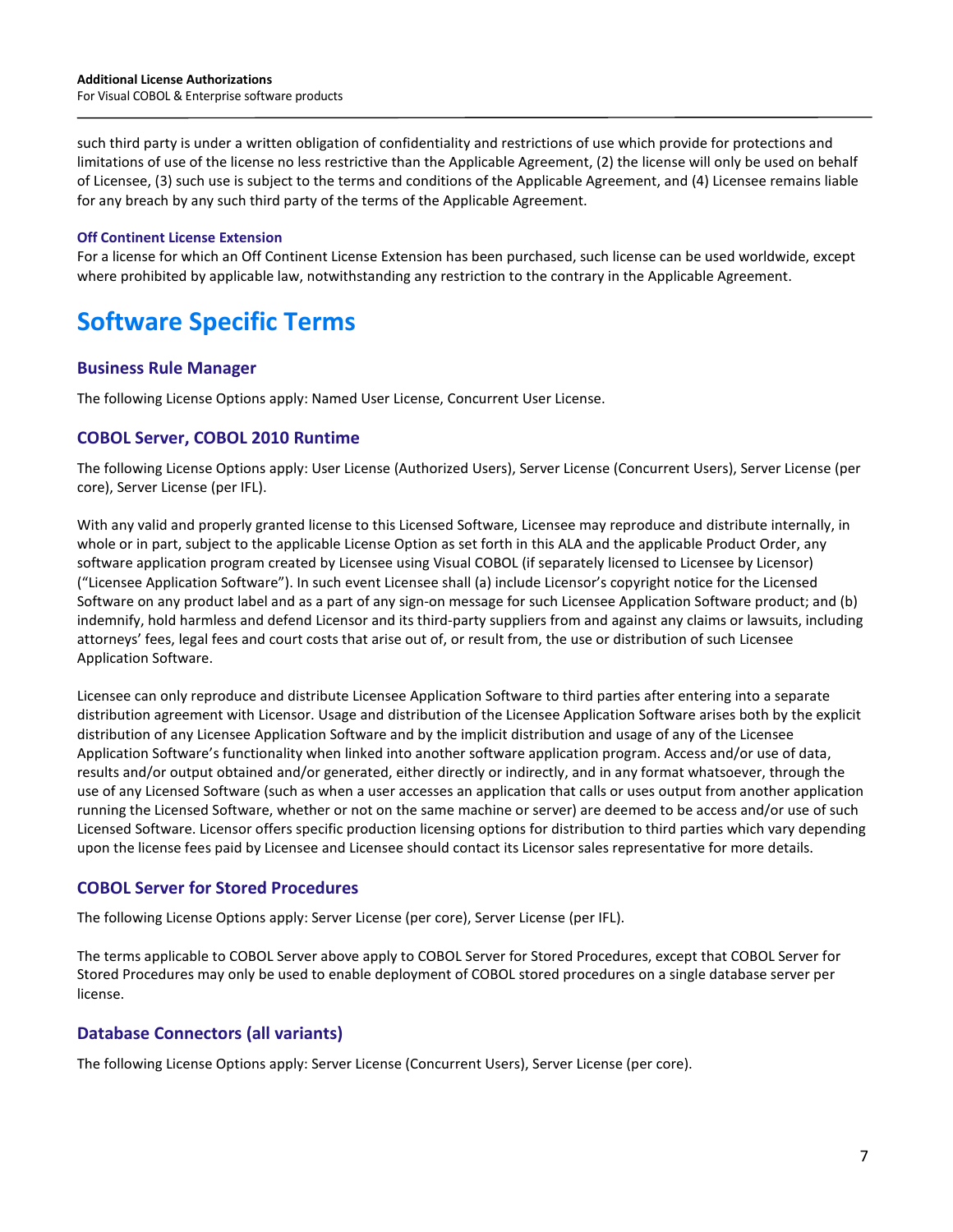## **Enterprise Analyzer (all variants), Enterprise Analyzer Server (all variants), COBOL Analyzer, Enterprise View**

The following License Options apply: Named User License, Concurrent User License, Server License (Enterprise View only).

Named User Licenses for this Licensed Software may be installed on multiple machines for use solely by the licensed Named Users. In the event the applicable Product Order specifies an amount of lines of code for a license, then the application portfolio size (aggregate number of lines of code in all repositories created) for such license is limited to the maximum lines of code (LOC) set forth for such license in the applicable Product Order. LOC includes all lines of code from all programs (including each version of the same program), all Java files, and all job control and database definition files in the repository. Copybook and other included code is counted separately for each program in which it appears. Each Server License of Enterprise View may only be installed on one server and may only access one repository at a time.

With respect to Enterprise Analyzer, the Licensed Software may require certain third party database software beyond the limited database software that may be included with such Licensed Software, and in such event Licensee must separately purchase or otherwise obtain such database software from the applicable third party.

## **Enterprise Developer (all variants)**

The following License Options apply: Named User License, Concurrent User License.

Licensee shall not use the Licensed Software, nor reproduce or distribute any files supplied as part of the Licensed Software, in order to create a compiler, interpreter, runtime support product or any other product that is generally competitive with or a substitute for the Licensed Software or any other Licensor product.

This Licensed Software may include or generate limited licenses for Enterprise Server or other application deployment product. If such licenses are included or generated, these limited licenses are provided solely for use by the licensed user(s) of the Licensed Software in order to unit test an application developed with the Licensed Software on the same machine or server used to develop the application and may not be used for system testing, production or deployment. Any use of this limited license outside of the development and unit testing of such applications is not permitted.

**Enterprise Developer for Stored Procedure Debug**. This Licensed Software may only be used to debug stored procedures on a single database server per license.

**Enterprise Developer Connect**. Licensee may install certain Enterprise Developer components and models in another Eclipse or IBM Developer for z environment in accordance with the applicable Documentation solely for use with a valid license for Enterprise Developer Connect.

**Enterprise Developer Models**. This Licensed Software may only be used with a valid license for Enterprise Developer and shall be governed by the same terms and conditions as such license. No support or maintenance is provided or available for this Licensed Software.

## **Enterprise Server (all variants)**

The following License Options apply: User License (Authorized Users), Server License (Concurrent Users), Server License (per core), Server License (per IFL).

With any valid and properly granted license to this Licensed Software, Licensee may reproduce and distribute internally, in whole or in part, subject to the applicable License Option as set forth in this ALA and the applicable Product Order, any software application program created by Licensee using Micro Focus Enterprise Developer (if separately licensed to Licensee by Licensor) ("Licensee Application Software"). In such event Licensee shall (a) include Licensor's copyright notice for the Licensed Software on any product label and as a part of any sign-on message for such Licensee Application Software product; and (b) indemnify, hold harmless and defend Licensor and its third-party suppliers from and against any claims or lawsuits,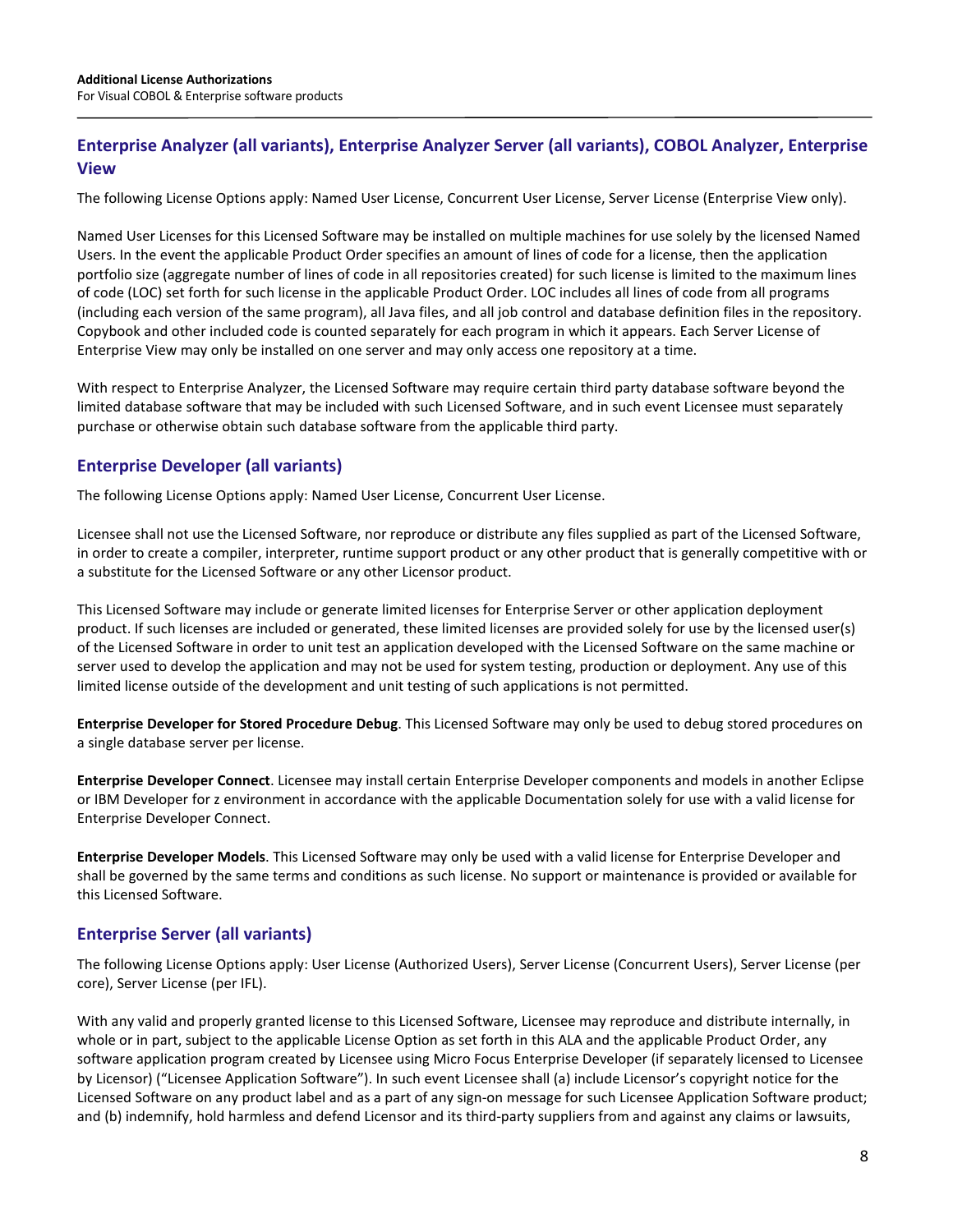including attorneys' fees, legal fees and court costs that arise out of, or result from, the use or distribution of such Licensee Application Software.

Licensee can only reproduce and distribute Licensee Application Software to third parties after entering into a separate distribution agreement with Licensor. Usage and distribution of the Licensee Application Software arises both by the explicit distribution of any Licensee Application Software and by the implicit distribution and usage of any of the Licensee Application Software's functionality when linked into another software application program. Access and/or use of data, results and/or output obtained and/or generated, either directly or indirectly, and in any format whatsoever, through the use of any Licensed Software (such as when a user accesses an application that calls or uses output from another application running the Licensed Software, whether or not on the same machine or server) are deemed to be access and/or use of such Licensed Software. Licensor offers specific production licensing options for distribution to third parties which vary depending upon the license fees paid by Licensee and Licensee should contact its Licensor sales representative for more details.

## **Enterprise Server for Stored Procedures**

The following License Options apply: Server License (per core), Server License (per IFL).

The terms applicable to Enterprise Server above apply to Enterprise Server for Stored Procedures, except that Enterprise Server for Stored Procedures may only be used to enable deployment of stored procedures (either COBOL, PL/I, or both depending on what is specified for such license in the applicable Product Order) on a single database server per license.

## **Enterprise Test Server, Enterprise Test Server Premium, COBOL 2010 Runtime Test Server**

The following License Option applies: Server License (per core).

This Licensed Software may be used only for Licensee's internal testing purposes. At no time may Licensee use the Licensed Software for any other purpose including production.

## **Relativity Designer Suite for MF COBOL**

The following License Options apply: User License (Authorized Users).

## **Relativity for Windows Workstations for MF COBOL**

The following License Options apply: User License (Authorized Users), Server License (Concurrent Users).

## **Relativity Server for MF COBOL**

The following License Options apply: Server License (per core), Server License (Concurrent Users).

## **Visual COBOL (all variants)**

The following License Option applies: Named User License.

Licensee shall not use the Licensed Software, nor reproduce or distribute any files supplied as part of the Licensed Software, in order to create a compiler, interpreter, runtime support product or any other product that is generally competitive with or a substitute for the Licensed Software or any other Licensor product.

This Licensed Software may include or generate limited licenses for COBOL Server or other application deployment product If such licenses are included or generated, these limited licenses are provided solely for use by the licensed user(s) of the Licensed Software in order to unit test an application developed with the Licensed Software on the same machine or server used to develop the application and may not be used for system testing, production or deployment, and may only be used if the Licensed Software is current on support and maintenance. Any use of this limited license outside of the development and unit testing of such applications is not permitted.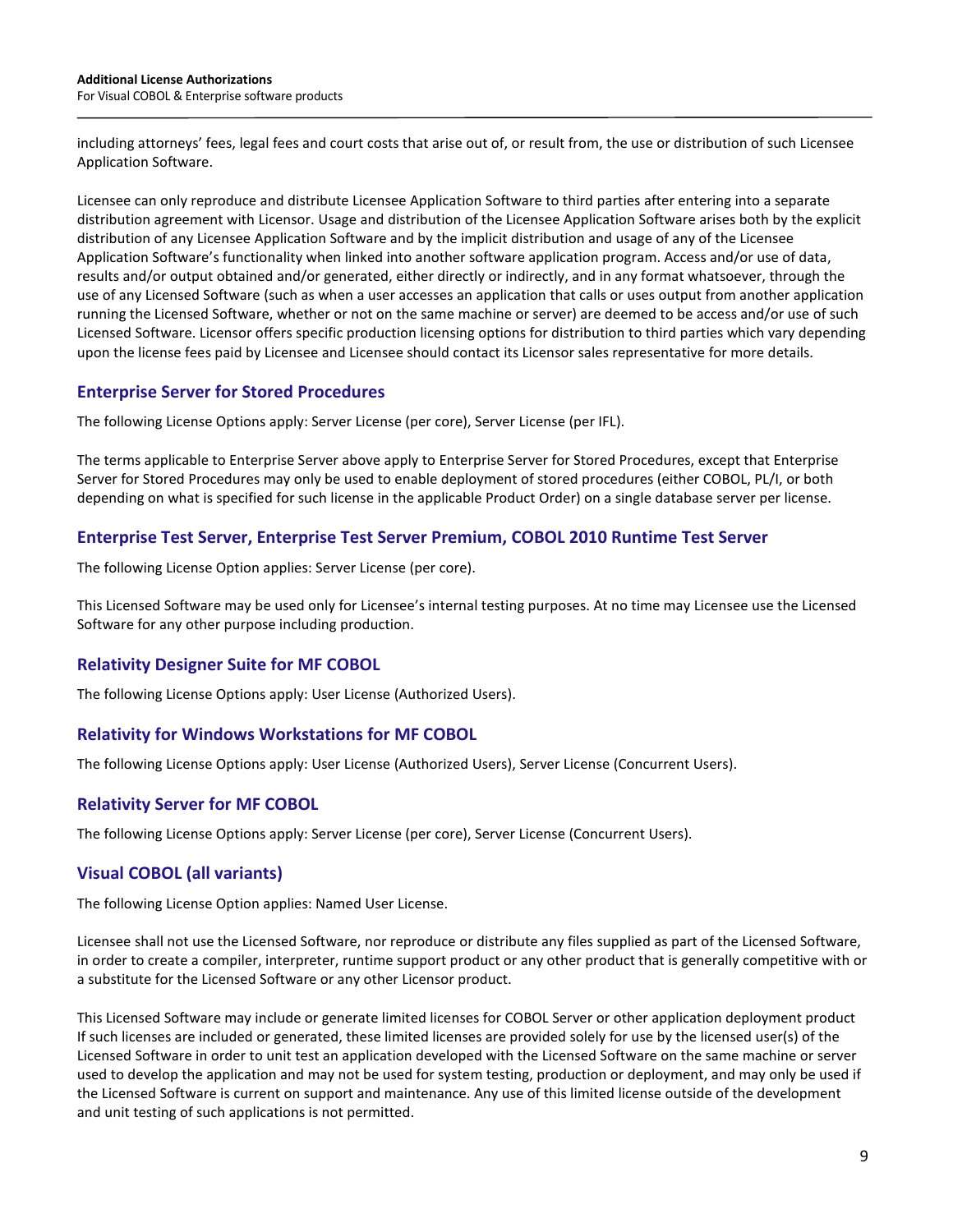# **Suites**

| Suite                                               | <b>Offering includes</b>                                                                                       |
|-----------------------------------------------------|----------------------------------------------------------------------------------------------------------------|
| Visual COBOL for Eclipse<br>Distributed Edition     | ■ Visual COBOL Development Hub<br>• Visual COBOL for Eclipse                                                   |
| Visual COBOL for ISVs                               | Visual COBOL Development Hub<br>" Visual COBOL for Eclipse<br>■ Visual COBOL for Visual Studio                 |
| Visual COBOL Studio Distributed<br>Edition for ISVs | Visual COBOL Development Hub<br>Visual COBOL for Eclipse<br>$\blacksquare$<br>■ Visual COBOL for Visual Studio |

# **Additional License Terms**

The following additional license terms shall apply to any software governed by this ALA:

## **Additional License Restrictions**

Licensee shall not:

- 1. Permit use or access by any third party to any output directly or indirectly created by the Licensed Software without first paying Licensor any applicable additional fees required by Licensor and entering into a separate distribution license agreement with Licensor. For the avoidance of doubt, third party(ies) include without limitation contractors, outsourcers, Licensee's customers and the public.
- 2. Transfer, ship or use the Licensed Software outside the continent in which it was originally licensed to Licensee without first purchasing an Off-Continent License Extension or otherwise paying Licensor any applicable additional fees required by Licensor. For purposes of the foregoing, "continent" shall mean North America, South America, Europe, Africa, Asia, Australia, or Antarctica.
- 3. Install, use, or access the Licensed Software on, in, or from a Hard Partition, Soft Partition, or Virtual Machine, except where Licensee is otherwise expressly authorized in each instance by Licensor in the applicable Product Order or otherwise in writing separate from this ALA (the "Authorization") which in each event will be subject to Licensee's payment to Licensor of additional applicable fees required by Licensor and, if requested by Licensor, Licensee's written confirmation to Licensor of Licensee's planned installation environment signed by a director or officer of Licensee (accompanied by all information as Licensor reasonably requires to verify). Except as otherwise specified in the Authorization, where authorized in accordance with the foregoing and to the extent applicable to the subject license: (i) such Hard Partition, Soft Partition, or Virtual Machine, may only be tied to one physical machine and shall be considered the entire machine for licensing purposes; and (ii) Licensee shall provide to Licensor, at such times as Licensor may reasonably request, confirmation that Licensee's computer systems comply with the applicable Authorization and the requirements of this ALA. Such confirmation shall be signed by a director or officer of Licensee and shall be accompanied by all information as Licensor reasonably requires to verify that Licensee is utilizing the Licensed Software in compliance with the terms and conditions of this ALA and the Applicable Agreement, including without limitation any relevant hypervisor logs. The foregoing is in addition to Licensor's audit rights under the Applicable Agreement.
- 4. Utilize any software application and/or program created, in whole or in part, with any Development License without first purchasing a valid and properly granted Deployment License.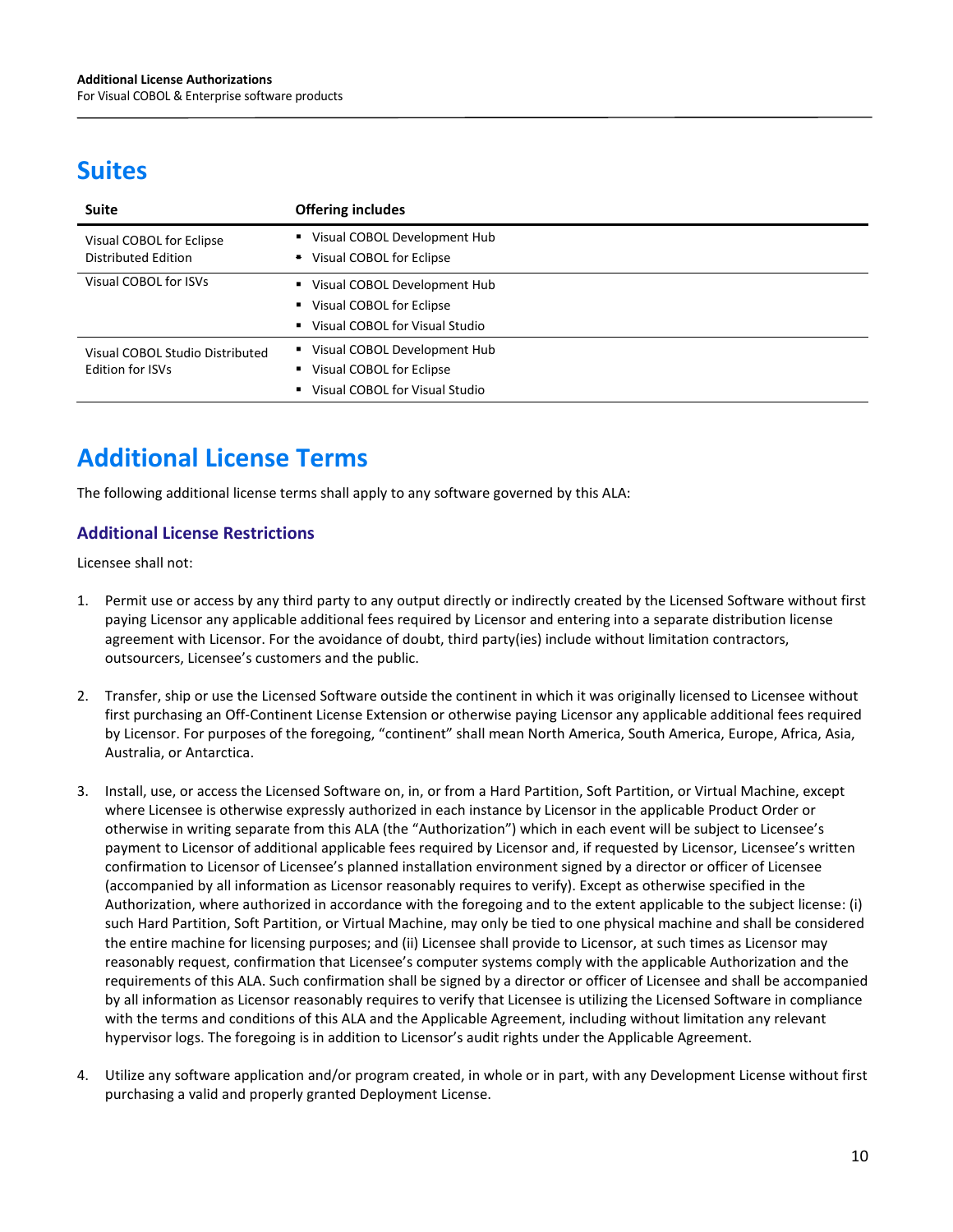5. Install, access or use the Licensed Software on a Platform other than the Platform for which the Licensed Software was originally licensed to Licensee. Additional licenses for use of the Licensed Software on a Platform other than the one set forth in the applicable Product Order may be available upon payment of an additional license fee.

## **All-or-None Support and Maintenance**

Where Licensee purchases support and/or maintenance for the Licensed Software, Licensee hereby agrees that it shall purchase such support and/or maintenance services for all of Licensee's licensed units of such Licensed Software including all related Development Licenses and Deployment Licenses.

## **Academic Editions/Users**

Where Licensed Software is licensed under the Micro Focus COBOL Academic Program:

- (i) Licensee shall not use the Licensed Software for any purpose other than for non-commercial education or academic research activities;
- (ii) Licensee shall not copy the Licensed Software, nor shall Licensee distribute, transfer or assign the Licensed Software without specific permission from Licensor; and
- (iii) If Licensee is the academic institution using the Licensed Software for teaching purposes, Licensee will manage all student licenses through a license server provided by Licensor in accordance with guidelines provided by Licensor. Licensee agrees to provide reports describing the number of licenses Licensee has issued in each period upon Licensor's request.

## **Personal Editions**

With respect to any Personal Edition versions of the Licensed Software:

- (i) Licensee shall not use the Licensed Software for any purpose other than for personal educational and non-commercial activities. The Licensed Software may not be used for training or teaching purposes.
- (ii) Licensee shall not: (a) use the Licensed Software to compile source code for applications of more than two thousand, two hundred (2200) lines of procedural code (exclusive of lines containing comments and/or blanks) in any one (1) application or deploy or transfer such application on or to any other machine or third party; or (b) with respect to Enterprise Developer, use the Licensed Software for any purpose other than to input, edit and syntax check code for personal educational use.
- (iii) Licensee shall not copy the Licensed Software, nor shall Licensee distribute, transfer or assign the Licensed Software without specific permission from Licensor.

## **Enterprise Subscription Pay As You Go (Upfront Sub and No Upfront Sub) Licenses**

Where any Licensed Software is designated as an Upfront Sub or No Upfront Sub license, then the following additional terms apply:

- a) **Term**. Each license shall automatically terminate at the end of term for such license as stated in the applicable Product Order. The license must be de-installed upon termination unless Licensee purchases an additional subscription term for such license from Licensor.
- b) **Payment.**
	- i. **Upfront Sub**. Fees for Upfront Sub licenses will be billed one-time in advance.
	- ii. **No Upfront Sub.** Fees for No Upfront Sub licenses will be billed monthly in advance or per the frequency noted in the applicable Product Order if different. Licensee irrevocably commits to pay such fees to Licensor for the entirety of the subscription term purchased.